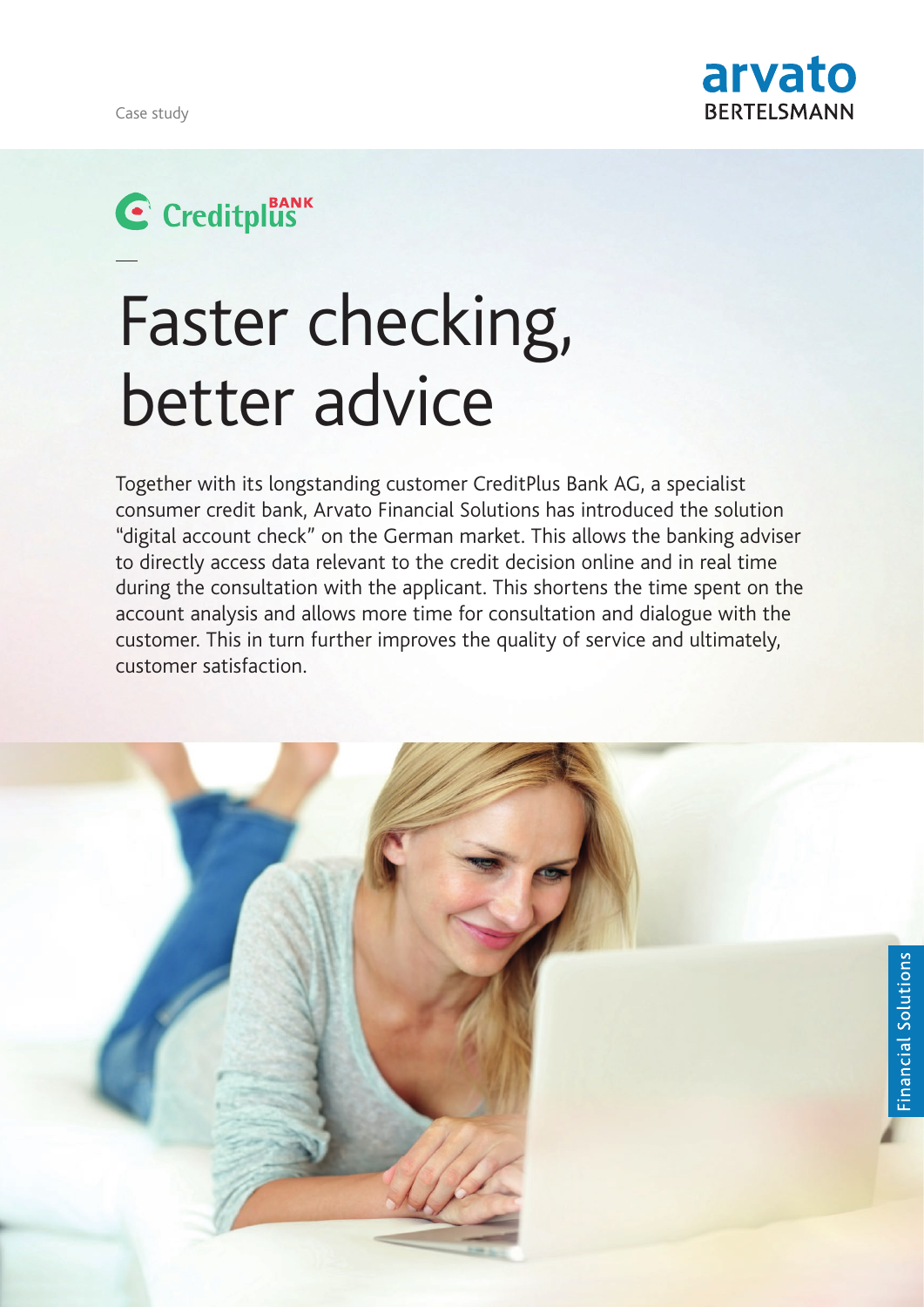#### Case Overview  $\times$  01

#### **The Task**

- Optimize sales at branches of CreditPlus Bank, while shortening the length of time bit takes to grant a loan.
- Convert the manual analysis of loan application documents during the consultation into an automated process.

#### **The Concept**

- The process of analyzing the account as part of the application will be digitized, using Arvato Financial Solutions' digital account check.
- Customers log into their online banking account at a branch of CreditPlus Bank and authorize the analysis of their account in real time.

#### **The Result**

- During the consultation the client adviser receives a detailed account analysis as a PDF, which can be immediately incorporated into the consultation.
- Since they no longer have to manually check account documents, they have more time to spend on the actual consultation process. In this way they can better advise their clients and thus improve customer satisfaction.

 $\downarrow$  02

## The Client

- CreditPlus Bank AG is a specialist consumer credit bank with 17 branches in Germany.
- CreditPlus was founded in 1960 and operates as a subsidiary of Crédit Agricole Consumer Finance S.A. In addition to the products for private customers, the bank also offers sales and retailer financing.
- Almost 600 employees serve around 400,000 customers; total assets stand at 4.725 billion euros.
- For more information on CreditPlus Bank AG go to www.creditplus.de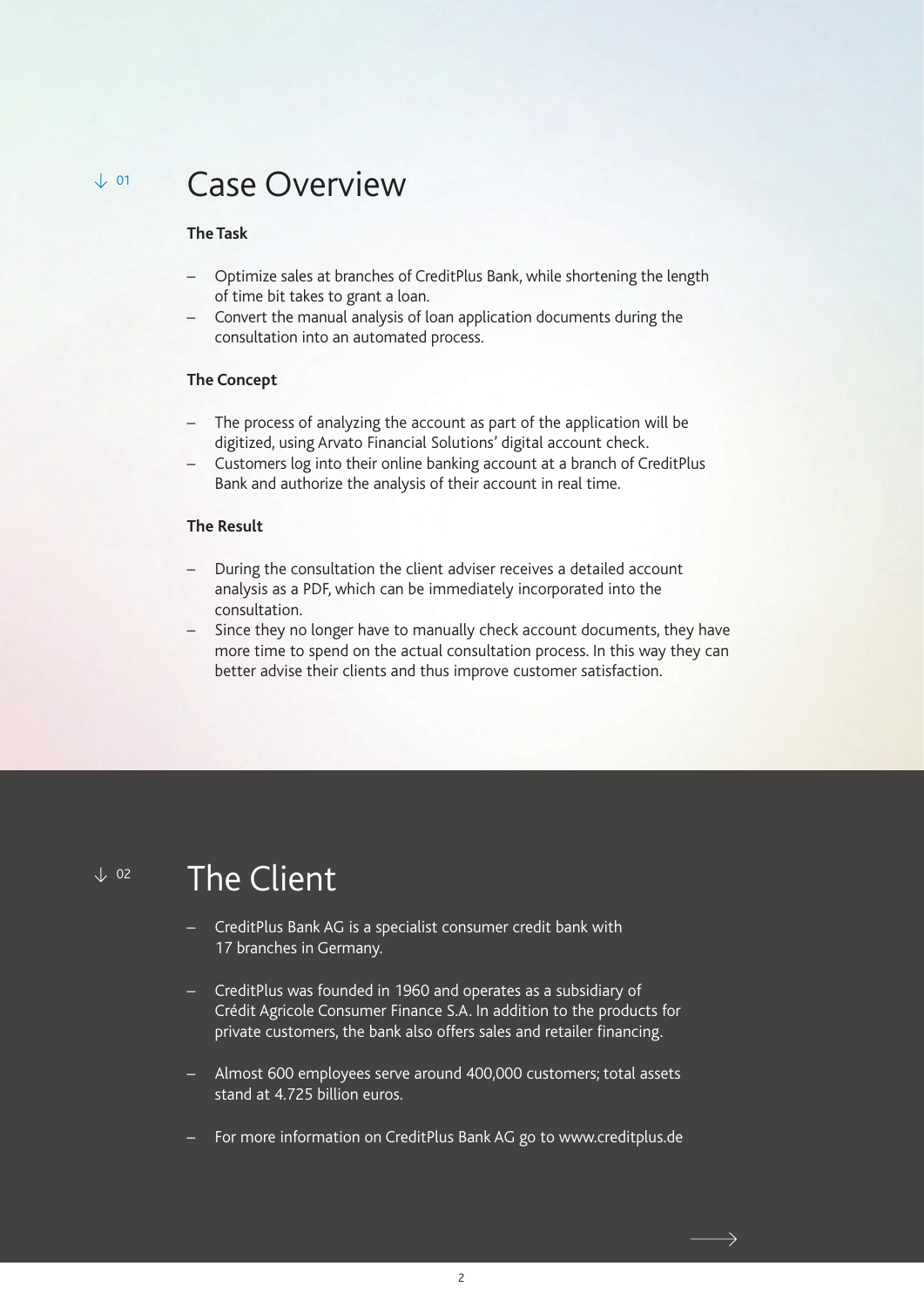#### Initial Situation  $\sqrt{03}$

Until now, the process of applying for a loan has been challenging for both sides – customers and bank – being extremely time-consuming. Customers, who wished to apply for credit in branch, were required to search for all the necessary documentation and bring it along with them. The client adviser checked and analyzed these manually, to determine creditworthiness and the ability to make repayments. These analyses – household budget, liquidity ratio, forecasts – as well as requesting documents which the client may have failed to bring, led to increased waiting times and to a further reduction in customer satisfaction. The quality of the risk assessment depended on the quality of the manual check.

## $V$  04 Solution

Arvato Financial Solutions implemented the solution digital account check with CreditPlus. With this applicants submit the access data for their online banking account during the in branch consultation. This allows the bank to identify the relevant data for the credit decision online.

digital account check allows access to information from other banks and which is then seamlessly incorporated into the existing process thanks to flexible interfaces. The bank consultant almost immediately receives a detailed account analysis and any relevant analyses in PDF format, which also take into account bank-specific regulations and risk features. At the same time, data protection regulations are fully complied with. CreditPlus Bank can thus carry out a comprehensive risk assessment in real-time and through the online analysis of the current account and this information can be afforded the same status as that of the main bank. It examines the creditworthiness and ability to make repayments in the loan application process by means of an online budget calculation and immediately determines the liquidity indices as well as the probability of default. The solution also prevents fraud, such as the falsification of bank statements.

 $\sqrt{05}$ 

## Processing costs down, Satisfaction up

CreditPlus Bank AG has implemented Arvato Financial Solutions' digital account check in all branches. And so it can now manage account analyses online and in real time, making the service faster and more reliable. Customers benefit from better advice and shorter waiting times for credit approval. Since all the important data is automatically retrieved, a lot of time is saved on requests for additional information, which speeds up the application process. For the bank this results in improvements to risk management and customer care: The account analysis not only reads the figures but also interprets them, the system also creating a budget statement and the liquidity margin calculation. Thus the bank adviser receives a valid risk assessment and can be sure that all aspects have been taken into account during the audit. The increased level of automation reduces the workload and thus frees up more time for offering advice, which delivers a clear strategic advantage over competitors.